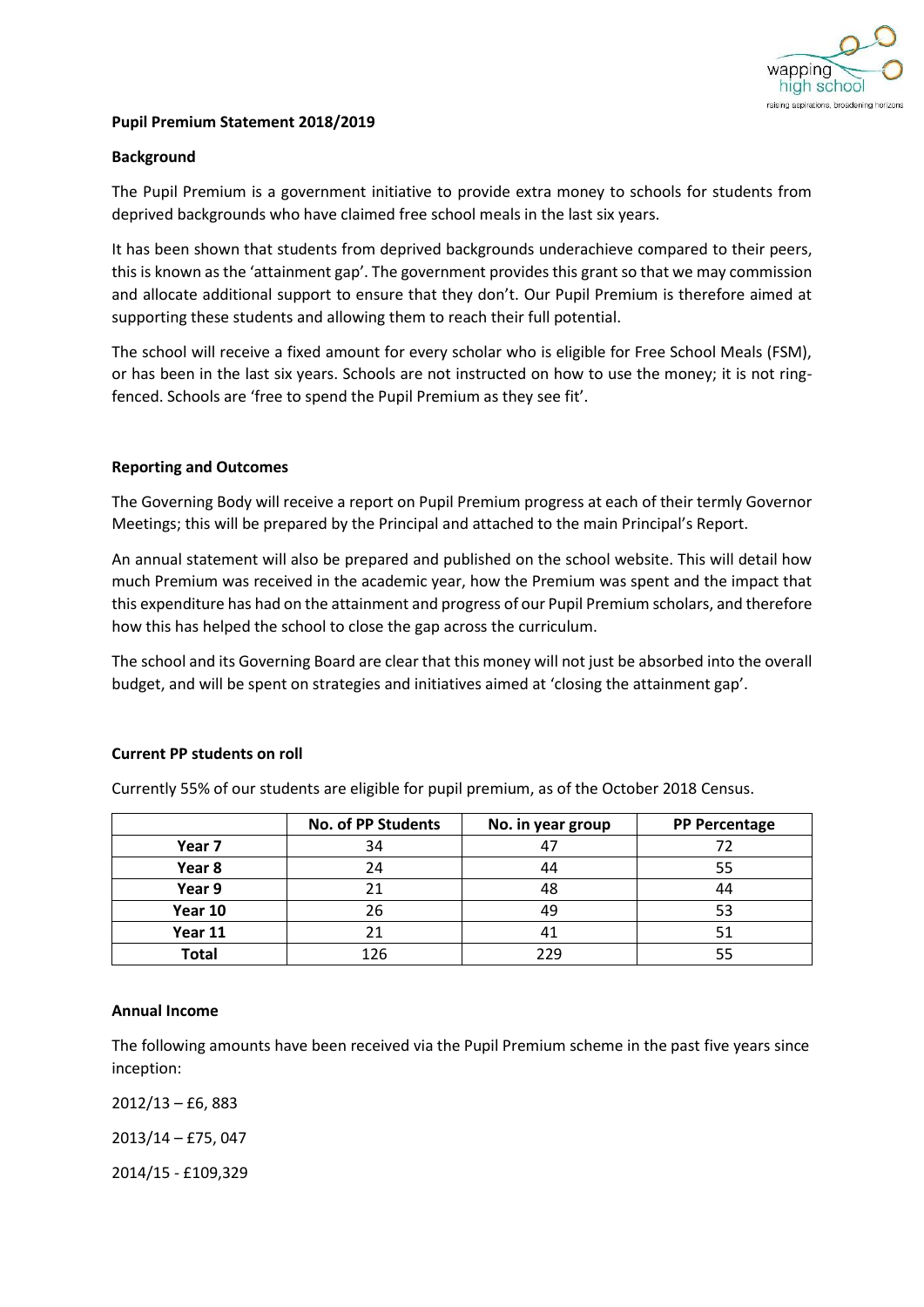

2015/16 – £139, 401

2016/17 - £151, 162

2017/18 - £135, 575

## **Actual Pupil Premium Spending for 2017/18 (Actual £135, 575)**

| Item                                                     | <b>Actual</b><br><b>Spending</b> | <b>Focus</b>                                                                                                                                                                                                                                                                         | <b>End of Year Impact Evaluation</b>                                                                                                                                                                                                                                                                                                                                                                                                                                                                                     |
|----------------------------------------------------------|----------------------------------|--------------------------------------------------------------------------------------------------------------------------------------------------------------------------------------------------------------------------------------------------------------------------------------|--------------------------------------------------------------------------------------------------------------------------------------------------------------------------------------------------------------------------------------------------------------------------------------------------------------------------------------------------------------------------------------------------------------------------------------------------------------------------------------------------------------------------|
| Continuing<br>to maintain<br>small class<br>sizes at WHS | £75,575                          | Continue the school vision of<br>personalised learning with an<br>average class size of less than 20<br>students, focussing on high quality<br>learning with well planned<br>activities specific to the students.                                                                    | The school continues to be<br>courageous in its curriculum<br>planning and its commitment to<br>personalising learning for the<br>individual student. Class sizes<br>were significantly below average<br>in 2017/18, especially so in KS4.<br>Pupil Premium students made<br>progress in line with the rest of<br>the school throughout the school.<br>In the GCSE examinations, pupil<br>premium performed better than<br>the non-pupil premium students<br>with regard to progress.                                    |
| RAPS and<br><b>SLT</b><br>Mentoring                      | £10,000                          | Data to be scrutinised at each of<br>the 6 data hinge points with<br>students below target being<br>placed on RAP. Specific focus on<br>the Pupil Premium group with<br>gaps immediately acted upon                                                                                  | Data was collected and analysed<br>after each module throughout the<br>year. The analysis at both whole<br>school and subject level<br>scrutinised the performance of the<br>pupil premium student group.<br>Where a gap was shown, an<br>intervention / action plan was<br>implemented.<br>At WHS we provided nineteen<br>year 11 pupil premium students<br>with one-to-one SLT mentoring<br>throughout 2017/18. During the<br>mentoring, post-16 pathway<br>support was provided in addition<br>to academic mentoring. |
| Enrichment                                               | £20,000                          | Ensuring a high quality of well<br>resources enrichments to raise<br>aspirations and to widen<br>opportunities. Enrichments to<br>include the Duke of York scheme,<br>coding, citizenship. Additional<br>Chromebooks have been<br>purchased to support with ICT<br>based enrichment. | The enrichment programme<br>provided our students learning<br>opportunities extending beyond<br>the national curriculum. During<br>2018/19, a coaching system was<br>created using influences from the<br>Swedish approach to education.<br>This system has now been<br>successfully trailed, and<br>implemented into the new<br>enrichment programme.<br>The additional purchase of<br>chrome books helped to support                                                                                                   |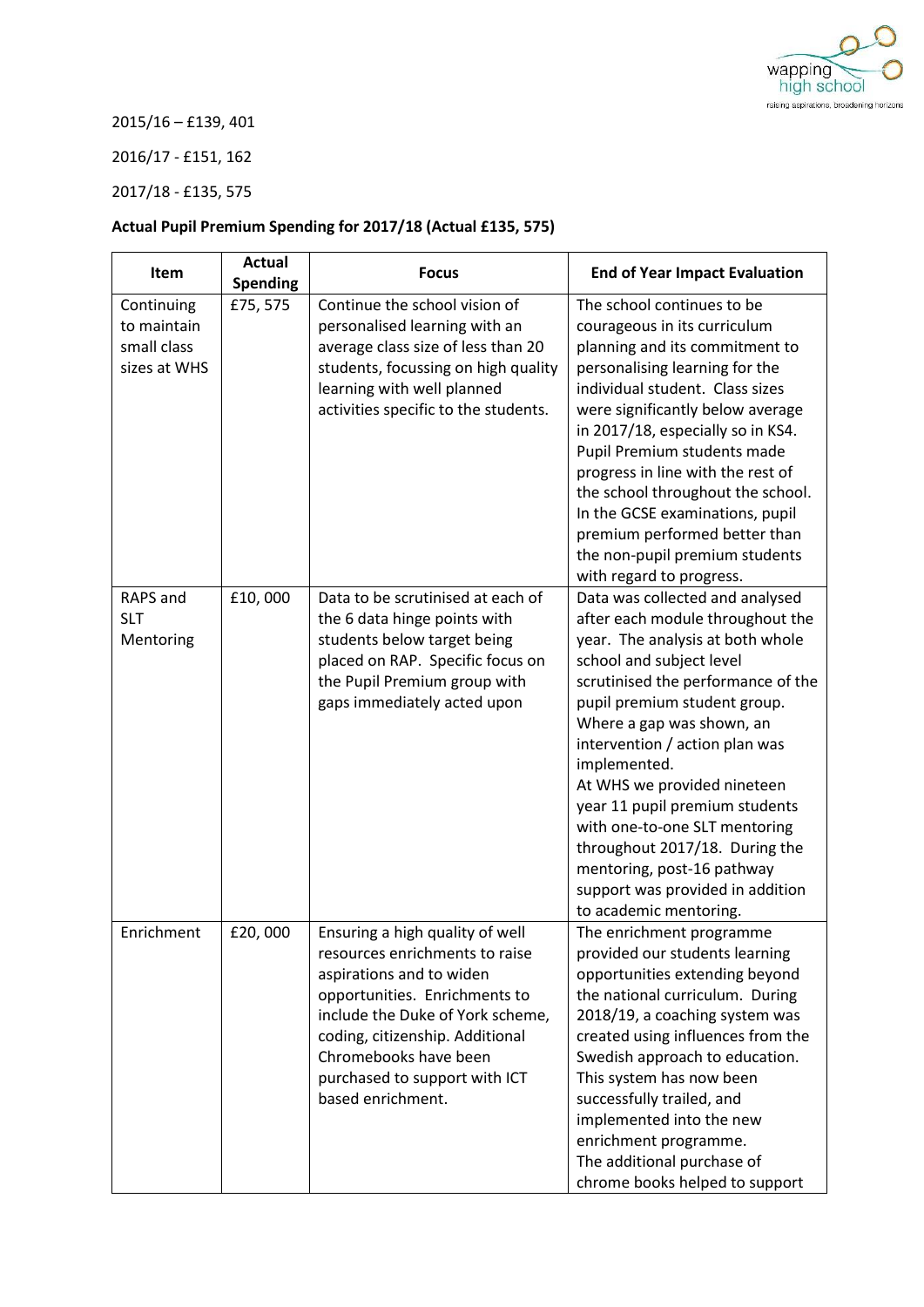

|                    |        |                                                                                                                                                                                                                                                                                                               | students within the school day,<br>where they may not have the<br>same opportunities at home.<br>Students used these chrome<br>books to complete extended<br>learning, coursework and online<br>revision.                                                                                                                                                                                                                              |
|--------------------|--------|---------------------------------------------------------------------------------------------------------------------------------------------------------------------------------------------------------------------------------------------------------------------------------------------------------------|----------------------------------------------------------------------------------------------------------------------------------------------------------------------------------------------------------------------------------------------------------------------------------------------------------------------------------------------------------------------------------------------------------------------------------------|
| Sports<br>Coaching | £1000  | Links made with local sports<br>coaches to offer specialised<br>support to students who may not<br>have these opportunities outside<br>of school. These include a contract<br>with Green House Sports.                                                                                                        | Pupil premium students were able<br>to access weekly boxing training<br>as part of the 'Reach Out'<br>programme. The vast majority of<br>students who attend 'Reach Out'<br>are in the pupil premium student<br>group. In addition, we also<br>offered girls fencing, run by a local<br>fencing coach. These excellent<br>opportunities were run through<br>charity and volunteer work, and<br>coordinated by our pastoral<br>leaders. |
| <b>Trips</b>       | £1,000 | PP students to be subsidised on<br>some school trips to help parents /<br>carers fund extra-curricular<br>activities to enrich learning.<br>Funding also used to reduce staff<br>to student ratios on school trips.                                                                                           | We committed time and resource<br>into ensuring a greater number of<br>trips ran in 2017/18 to<br>contextualise learning and take<br>students out of the classroom.<br>We were able to reduce the ratio<br>of staff to students on trips,<br>including the MFL overseas trip to<br>Paris. Bespoke payment plans<br>were set up to support families<br>with children in the pupil premium<br>student group.                             |
| Library            | £5,000 | A Wapping High School Library is<br>to be created to ensure that all<br>students have access to a range of<br>literature, both fiction and factual.<br>The library will be a place where<br>students can work outside of<br>lessons, when they may not get<br>this opportunity of a quiet space<br>elsewhere. | The new school library is a focal<br>point in the school environment.<br>Pupil premium students had a<br>greater access to a wider range of<br>literature including both fiction,<br>non-fiction, and academic writing<br>which goes beyond the challenge<br>of GCSE. The library was well used<br>during social times in 2017/18<br>with students using the space to<br>quietly read or study.                                        |
| Intervention       | £8,000 | A programme of small group<br>intervention is used to address<br>underperformance in Yr 11<br>student groups, with specific focus<br>on PP. Experienced teachers work<br>with groups of 8-10 students (high<br>proportion PP) to raise attainment                                                             | Additional support for year 11<br>pupil premium students was<br>provided through small-group<br>interventions lead by subject and<br>senior leaders. This programme<br>was used throughout the year and<br>designed to target gaps in<br>knowledge through careful                                                                                                                                                                     |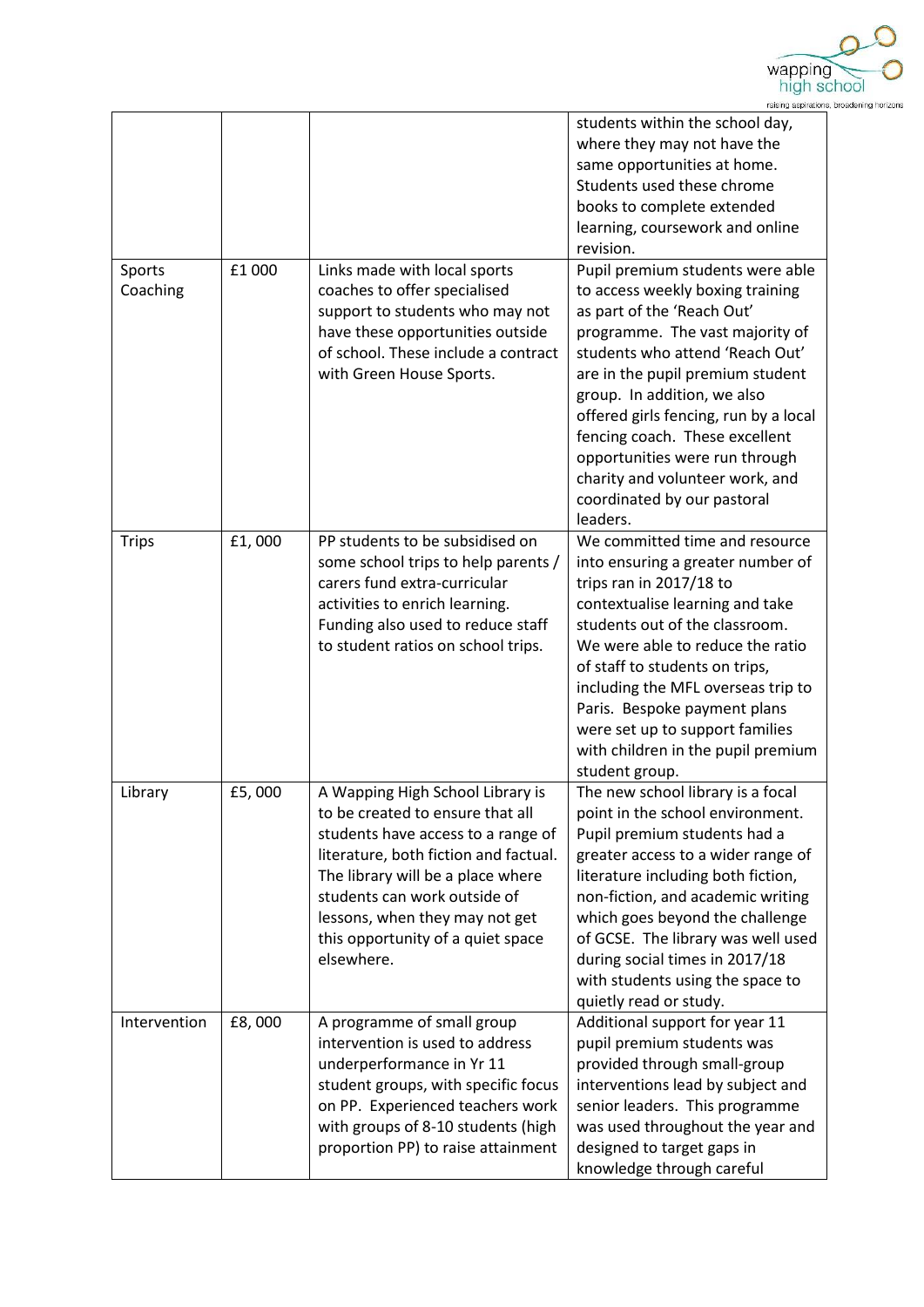

|                     |         | and work on exam skills. PiXL       | analysis of achievement data.      |
|---------------------|---------|-------------------------------------|------------------------------------|
|                     |         | strategies are used throughout.     | Additional was time provided in    |
|                     |         |                                     | English, maths, German,            |
|                     |         |                                     | geography, history, art, music and |
|                     |         |                                     | textiles throughout the year.      |
| Additional          | £5,000  | An additional LSA has been          | The addition of a HTLA to the      |
| <b>LSA Capacity</b> |         | appointed to support in learning    | learning support team allowed for  |
|                     |         | across the school. As part of their | more a more strategic approach to  |
|                     |         | role, they will be working with     | the design of the LSA timetable.   |
|                     |         | teachers to target PP students on   | LSA's worked with small groups of  |
|                     |         | RAP. Also, our newly appointed      | pupil premium students in and out  |
|                     |         | HLTA who will coordinate LSA        | of lessons to address gaps in      |
|                     |         | deployment to ensure a greater      | knowledge and build confidence in  |
|                     |         | impact.                             | our learners.                      |
| Attendance          | £10,000 | Wapping High School is              | The addition of a permanent        |
| and Welfare         |         | committed to ensuring that there    | Attendance and Welfare officer     |
|                     |         | is a permanent Attendance and       | gave greater capacity to the       |
|                     |         | Welfare officer on site to support  | pastoral team. They worked         |
|                     |         | with students and families to       | closely with families who have     |
|                     |         | improve attendance.                 | children in the pupil premium      |
|                     |         |                                     | student group, who don't meet      |
|                     |         |                                     | the 95% attendance threshold,      |
|                     |         |                                     | and worked with individuals who    |
|                     |         |                                     | required guidance and support      |
|                     |         |                                     | with their behaviour for learning. |

# **Forecast Pupil Premium Spending for 2018/19 (Provisional £120, 000)**

| <b>Item</b>   | <b>Forecast</b> | <b>Focus</b>                      | <b>End of Year Impact Evaluation</b> |
|---------------|-----------------|-----------------------------------|--------------------------------------|
|               | <b>Spending</b> |                                   |                                      |
| Keep          | £45 000         | Provide pupil premium students    |                                      |
| average class |                 | with the opportunity to receive a |                                      |
| sizes below   |                 | greater proportion of directed    |                                      |
| 20            |                 | support when in lessons by        |                                      |
|               |                 | keeping the teacher to student    |                                      |
|               |                 | ratio low, especially in KS4.     |                                      |
| Provide       | £20 000         | Provide more LSA support within   |                                      |
| additional    |                 | lessons to compliment the work of |                                      |
| support       |                 | teachers and to provide more      |                                      |
| within        |                 | opportunity for one-to-one        |                                      |
| lessons       |                 | support.                          |                                      |
| Academic      | £10 000         | 1) Provide an ESLT academic       |                                      |
| support       |                 | mentoring programme to year 11    |                                      |
|               |                 | students.                         |                                      |
|               |                 | 2) Provide additional, targeted   |                                      |
|               |                 | intervention lessons to year 11   |                                      |
|               |                 | pupil premium students identified |                                      |
|               |                 | to be behind target.              |                                      |